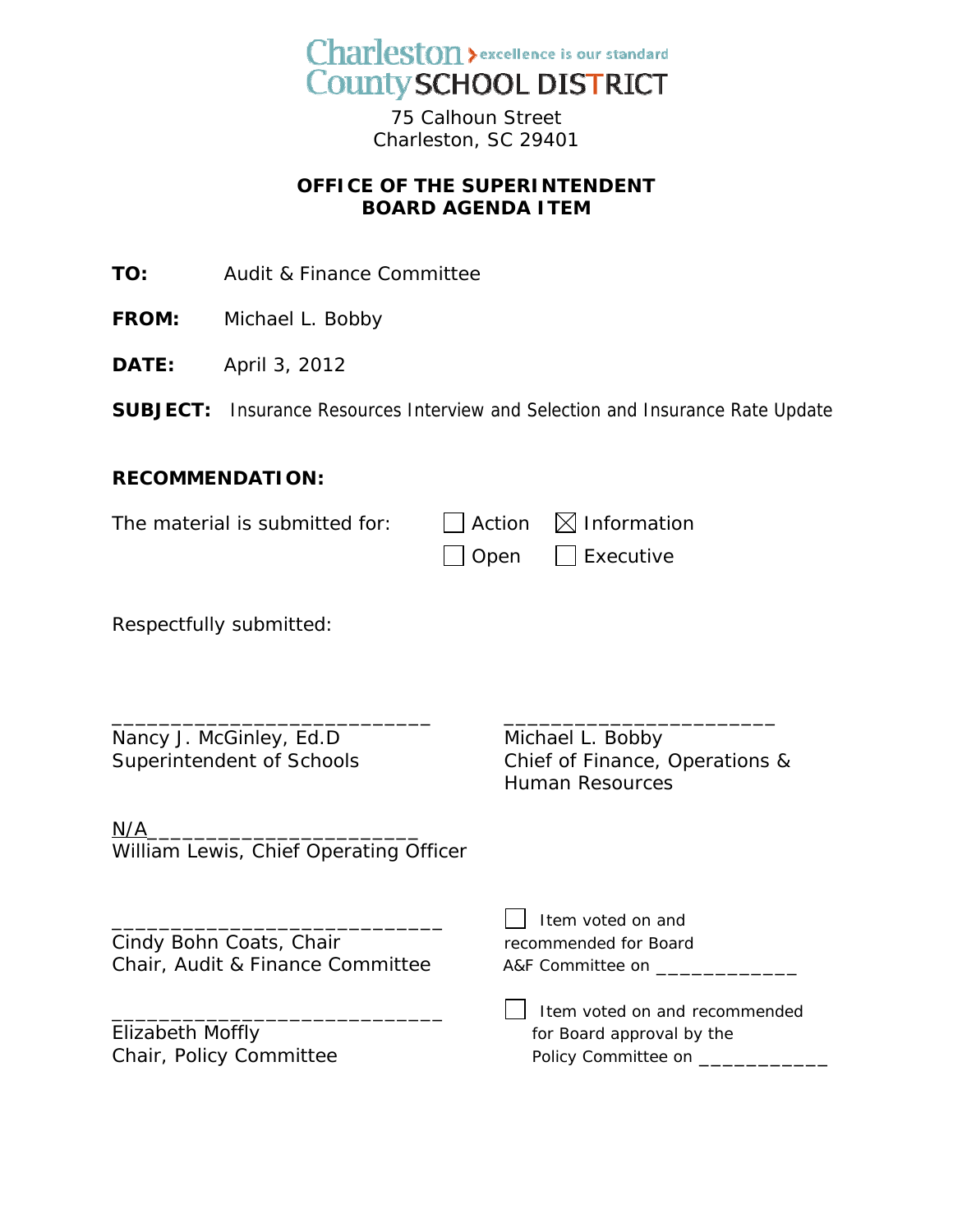To: Dr. Nancy McGinley

From: Mike Bobby, CFOO

Re: Insurance Resources Interview and Selection and Insurance Rate Update

Date: 30 March 2012

Working with the special procurement protocol approved by the Board of Trustees on February 13, 2012, a committee conducted interviews for a Property, General Liability and Workers Compensation Insurance Broker. The committee included:

- $\triangleright$  Mike Bobby, CFOO
- ¾ John Emerson, General Counsel
- $\triangleright$  Terri Shannon, Executive Director Finance
- $\triangleright$  Dana Enck, Director Risk and Safety
- ¾ Woody Doossche, Interim Safety Manager
- $\triangleright$  Jim Britt, Consultant

Both incumbent resources and one new candidate with extensive schools work in the Carolinas were invited for interviews:

- ¾ SC School Boards Insurance Trust (SCSBIT)/ Willis Property and Liability incumbent
- $\triangleright$  Arthur J. Gallagher Workers Compensation incumbent
- ¾ Surry Insurance contender for Workers Compensation based upon extensive experience in the Carolinas

The committee conducted comprehensive interviews with the three candidate organizations. Each dialogue was supported by a candidate power point slide show and handout. Scoring was on a 50 point scale with 10 criteria of 5 points max each. The composite results were:

Surry - 16. Their reputation is favorable but they are not equipped to bring suitable strategies to CCSD vs. their typical fully insured, smaller district Workers Compensation client.

 $\triangleright$  Gallagher – 39.4. They placed first in 4 of the 10 rating categories. There was concern among the majority of the committee members regarding the ability of the designated team leader to implement the recommended program with appropriate leadership. There was also a lingering concern that the extensive utilization of wholesaler property broking would create higher commission costs.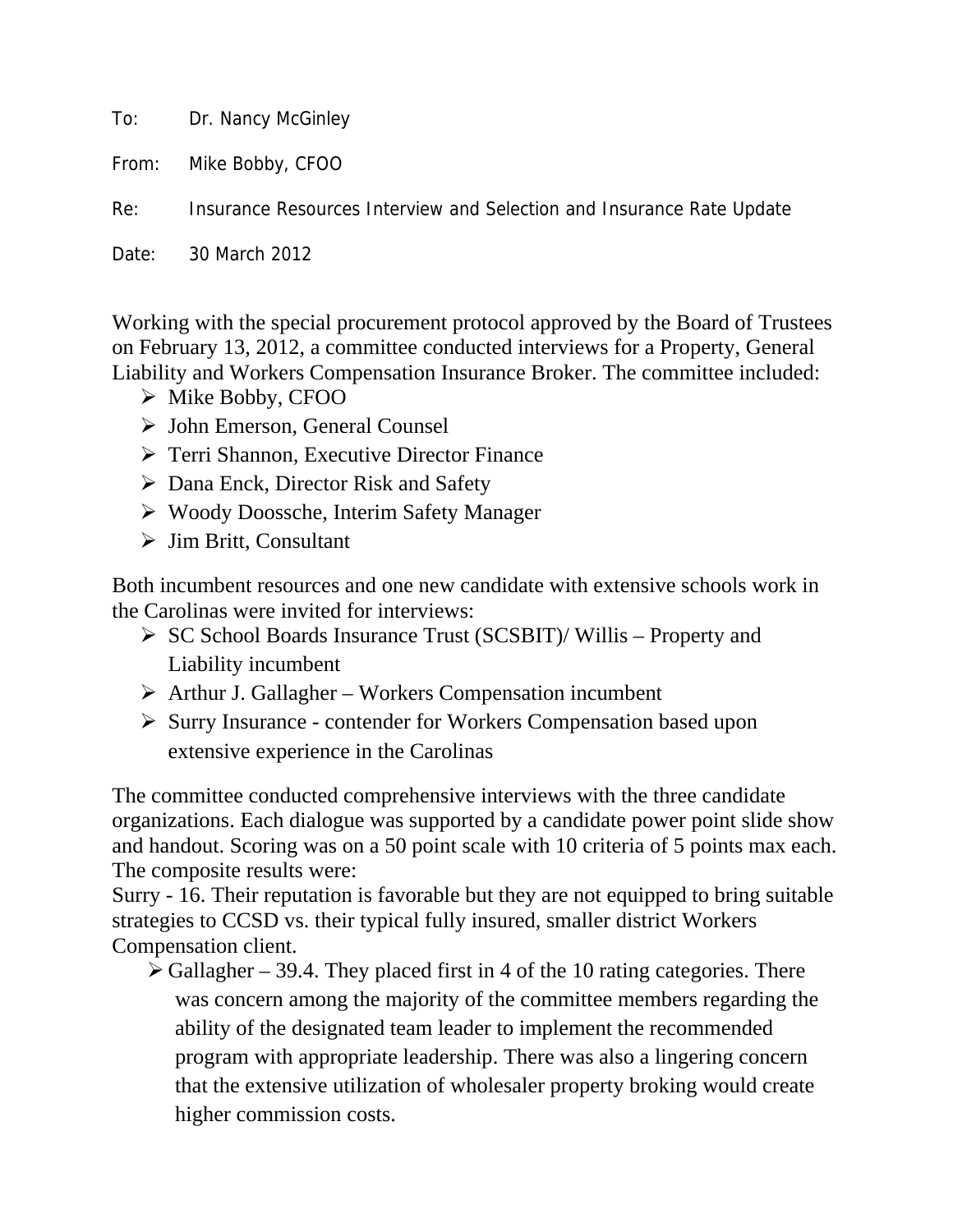$\triangleright$  SCSBIT/Willis – 39.8. In addition to a slightly higher composite score than Gallagher, this resource team placed first in 6 of the 10 rating categories. There was a consensus from the committee that this team was best qualified to secure all the insurance placements. This team demonstrated a total estimated saving of \$10million in the four years they have handled the property/liability vs. the Gallagher program in place in the year prior to the change.

Mike Bobby asked Jim Britt to advise each of the candidates of their status. This was completed on March 3. Each of the losing candidates was thanked for their interest in being of service to CCSD. In the case of SCSBIT/Willis, they were complemented on their compelling proposal and demonstrated cost savings. They were further advised that the committee wanted to award them the full insurance program with their commitment to several caveats the committee deemed essential:

- $\triangleright$  SCSBIT must include CCSD as a "Pilot" (Beta) for their forthcoming enhanced claim software which will be more interactive for member districts.
- $\triangleright$  Willis must include strategic loss control/safety consulting within their proposed Workers Compensation remuneration. This will provide further direction for CCSD to elevate solutions for both liability and employee safety. An introductory meeting with a Willis Loss Control Team from Atlanta has been scheduled with Dana Enck on May 4.
- ¾ Willis must be willing to include Risk Management Information System (RMIS) consulting within their Workers Compensation remuneration. The strategy will be to leverage integration of SCSBIT data, CCSD data and miscellaneous data into a strategy for an integrated RMIS platform for the district. The horizon for this will be fiscal year '14.

SCSBIT and Willis each committed to their respective caveat engagement requests as part of the award for their serving CCSD.

Next steps will include negotiating a service agreement to both SCSBIT and Willis. This will supplement or be an addendum to the membership agreement in place for the former and the corporate service agreement for the latter. The committee agreed that Risk Management and Safety go forward with three year agreements with two one year options. SCSBIT and Willis agreed to this time frame.

Previously, in January, SCSBIT advised clients, hence we advised the Board, that the property market was moving toward a 10% to 20% rate increase. SCSBIT representatives provided a status update to Dana Enck on March 27, as this is